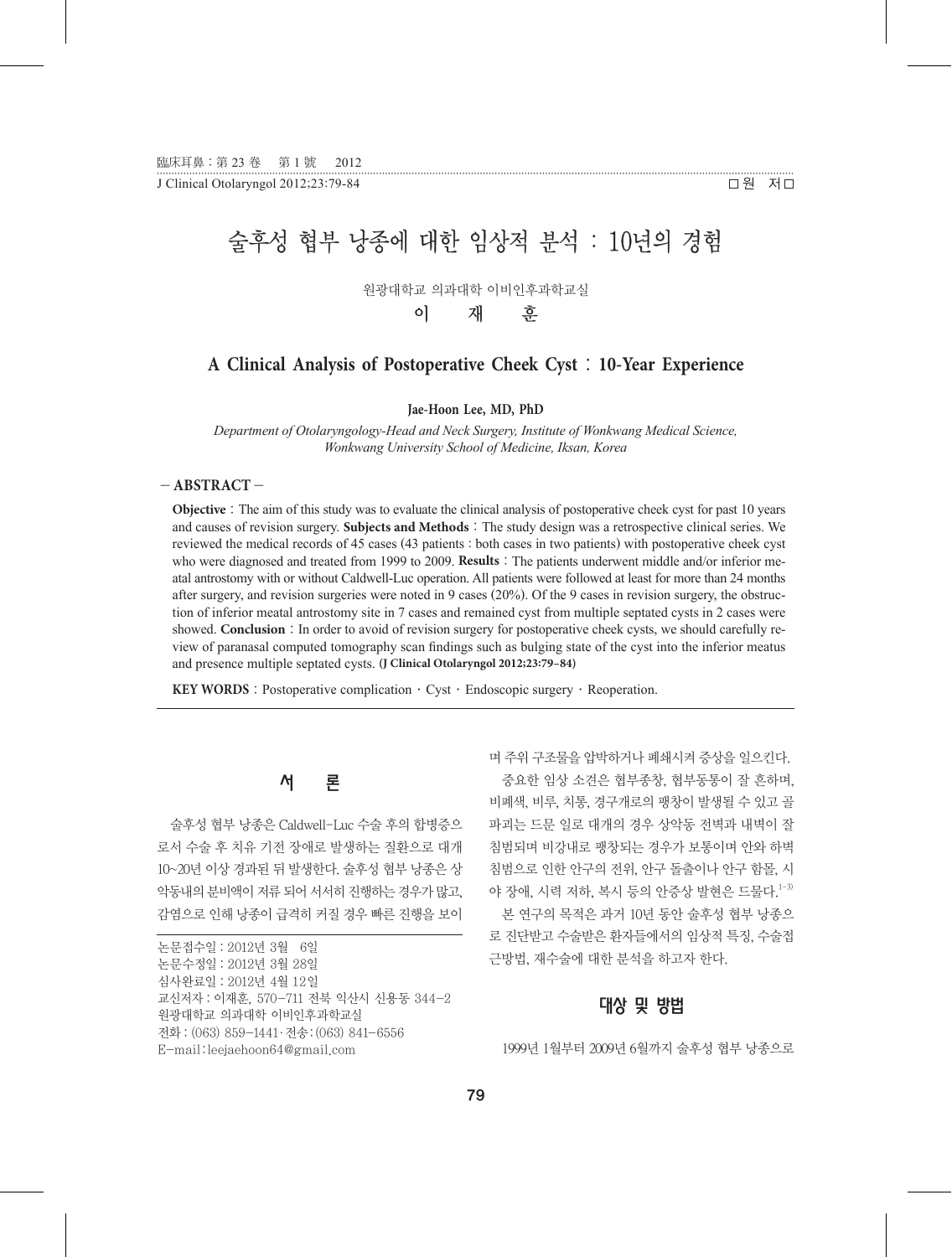#### J Clinical Otolaryngol 2012;23:79-84

진단받고 수술 받은 환자 중 충실한 차트 기록과 2년 이상 추적 조사(평균 추적 기간 : 수술후 평가 가능하였던 45예 (총 43명, 2명은 양측 낭종)을 대상으로 하였다. 차트를 통 한 후향적 조사로 병력(Caldwell-Luc 수술 받은 이후 술 후성 협부 낭종으로 인한 증상발생까지 기간), 임상적 증 상, 방사선학적 소견을 분석하였고, 수술접근방법으로 중 비도, 하비도, Caldwell-Luc 접근법을 사용한 경우 각각 단독 혹은 복합적으로 접근하였는지를 분석하였고, 1차 수술 후 재수술률과 재수술시 접근법 및 재수술의 원인 을 분석 하고자 하였다.

# 결 과

#### 대상군의 특성

연구대상의 특성은 Table 1과 같다. Caldwell-Luc 수 술을 받은 이후 본 병원 내원시까지 평균 24.3년(10~50년) 였다. 술후성 협부 낭종으로 진단받고 수술 받은 환자 중 2년 이상 추적 조사(평균 추적 기간 : 6.2±1.3년)가 가능 하였던 45예(43명, 2명은 양측 낭종)을 대상으로 하였다. 최초 내원시 대부분(73.3%)의 환자에서 안면부 종창, 압 통을 호소하였고, 코막힘, 화농성비루, 후비루 등의 코증 상은 44.4%에서 호소하였으며 이는 술후성 협부 낭종외에 부비동염이 동반된 경우가 많았다. 협부 감각 이상을 13.3% 에서, 치통과 같은 구강내 증상은 45예 중 4예인 8.9%에서 호소하였다. 그러나 유루증, 안구돌출증, 시력장애과 같은 안증상을 호소하는 경우는 없었다.

부비동 단층촬영을 통한 낭종의 분석한 결과 45예 중 39예(86.7%)에서 단일 낭종이었고, 16예(35.6%)에서 격벽 으로 나뉘어진 다발성 낭종의 소견을 보였고, 가장 낭종 이 크게 보이는 부분을 가로와 세로로 잰 후 둘로 나눈 평 균값은 22.9 mm이었다. 안구내 낭종 침범은 45예 중 8예 (17.8%)였다.

일차 수술은 단독접근법으로서 중비도 접근만 선택한 경우는 3예(6.7%), 하비도는 25예(55.6%), 복합적 접근법 으로 중비도 및 하비도를 같이 선택한 경우는 4예(8.9%), Caldwell-Luc 접근법은 단독으로 사용한 경우는 없었으 며 중비도와 같이 사용한 경우가 4예(8.9%), 하비도와 같 이 사용한 경우는 9예(20%)였다.

총 45예 중 9예(20%)에서 일차 수술 후 낭종으로 인한

| <b>Table 1.</b> Characteristics of patients having postoperative |  |
|------------------------------------------------------------------|--|
| cheek cyst (POCC)                                                |  |

| <b>Items</b>                                     |               |
|--------------------------------------------------|---------------|
| Mean age (year)                                  | $48.1(29-83)$ |
| Male: Female                                     | 24:19         |
| Left: Right                                      | $26* : 19*$   |
| Mean time after CL Op. (Yr)                      | $24.3(10-50)$ |
| Clinical symptoms                                |               |
| Facial swelling/pain                             | 33/45 (73.3%) |
| Orbital symptoms                                 | 0/45(0%)      |
| Nasal symptoms                                   | 20/45 (44.4%) |
| Cheek symptoms                                   | 6/45(13.3%)   |
| Intraoral symptoms                               | 4/45(8.9%)    |
| Radiology                                        |               |
| Unilocular                                       | 29/45 (64.4%) |
| Multilocular                                     | 16/45 (35.6%) |
| Maximal cyst size (mm)                           | $22.9(11-34)$ |
| Orbital extension                                | 8/45 (17.8%)  |
| Antrostomy                                       |               |
| <b>MM</b>                                        | 3(6.7%)       |
| <b>IM</b>                                        | 25(55.6%)     |
| $IM+MM$                                          | $4(8.9\%)$    |
| $CL+IM$                                          | 9(20%)        |
| $CL+MM$                                          | $4(8.9\%)$    |
| Revision                                         | 9/45(20%)     |
| <b>CL</b>                                        | 2(22.2%)      |
| <b>IM</b>                                        | 7(77.8%)      |
| Mean f/u period after operation<br>of POCC(year) | $6.2 \pm 1.3$ |

\* : Two men had bilateral postoperative cheek cysts. CL : Caldwell-Luc operation, MM : middle meatal antrostomy, IM : inferior meatal antrostomy

증상이 다시 발생된 경우로 부비동 단층촬영을 통한 낭 종을 확인한 후 재수술을 시행하였다.

#### 재수술을 받은 대상군의 분석

재수술 받은 군의 특성은 Table 2와 같다. 재수술은 총 9예였고, 전부 이차 수술이었고, 성별로 남자가 4명, 여자 가 5명이였다. 재수술의 원인으로는 일차 수술 때 낭종의 하비도 배출공의 폐쇄에 의한 경우가 6예, 다발성 낭종인 경우 일차 수술 때 낭종의 일부는 제거되었으나 잔존해 있 던 낭종의 2예, 일차 수술 후 환자의 추적조사가 전혀 되 지 않았던 경우로 하비갑개와 하비도의 외측벽 사이에 발생한 유착에 의한 1예 였다.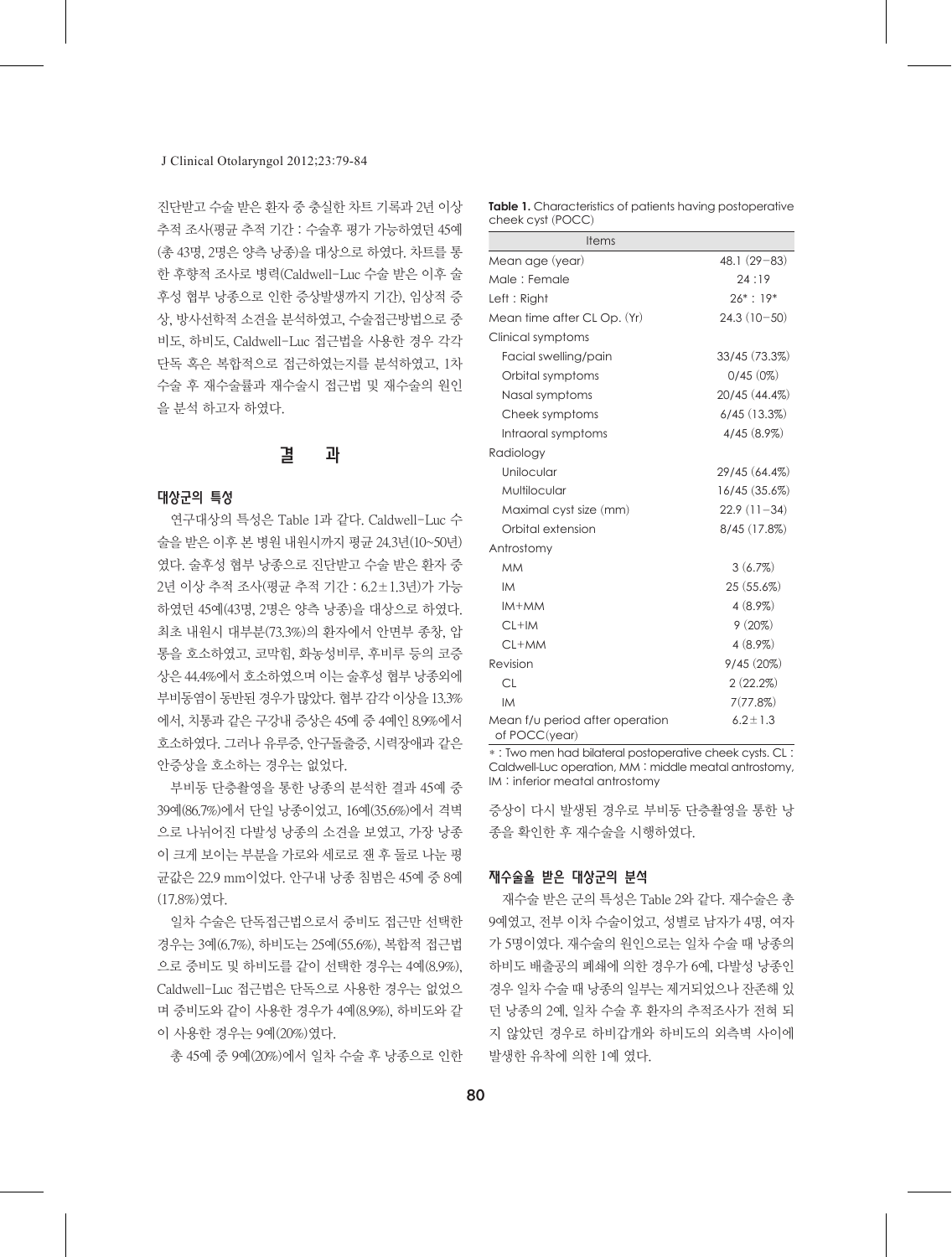| Patient No. | Sex | Age $(yr)$ | Septated mucocele Primary approach |         | Revision approach | T-tube use |
|-------------|-----|------------|------------------------------------|---------|-------------------|------------|
|             | F   | 38         |                                    | IM.     | <b>IM</b>         | $^{+}$     |
| 2           | F   | 47         |                                    | CL+MM   | <b>IM</b>         |            |
| 3           | F   | 29         | $^{+}$                             | MM+IM   | <b>IM</b>         |            |
| 4           | M   | 37         | $^+$                               | IM.     | <b>CL</b>         |            |
| 5           | M   | 35         |                                    | $CL+IM$ | <b>IM</b>         |            |
| 6           | M   | 50         | $^{+}$                             | IM.     | СL                |            |
| 7           | F   | 45         | $^+$                               | CL+IM   | <b>IM</b>         | $^+$       |
| 8           | F   | 45         | $^{+}$                             | IM.     | <b>IM</b>         |            |
| 9           | M   | 33         |                                    | CL+IM   | IM                |            |

**Table 2.** Characteristics of patients undergone revision surgery of postoperative cheek cyst

CL : Caldwell-Luc operation, MM : middle meatal antrostomy, IM : inferior meatal antrostomy



**Fig. 1.** A : A T-shaped tube for inferior meatal antrostomy site. B : Endoscopic view of left nasal cavity shows the tube is placed at the inferior meatal antrostomy site.

재수술의 총 9예 중 4번의 환자의 경우을 제외하고는 수술 전 촬영된 부비동 단층촬영에서 하비도내로의 낭종 의 돌출소견은 보이지 않았고, 5예에서 다발성 낭종을 보 였다. 다발성 낭종의 5예 중 3예는 일차수술에서 Caldwell-Luc 혹은 하비도 접근법을 통해 다발성 낭종을 제거하였 으나 재수술의 2예는 일차 수술때의 부비동 단층촬영에 서 잔존한 낭종이 매우 적었거나, 격벽 구분이 어려워 다 발성 낭종이 완전제거되지 않았던 경우였다.

재수술은 하비도 접근법을 통해 7예, Caldwell-Luc 접 근법으로 2예를 시행하였다. 하비도 배출공의 폐쇄가 재 수술의 원인된 경우는 재수술시 낭종의 하비도 배출공을 되도록 크게 열어 주었고 2예에서는 T자 형태의 튜브(All-Silicone T-DRAINAGE TUBE 5 mm, SEWOON ME-DICAL)를 하비도의 배출공에 삽입한 후 8주 후에 제거 하였다(Fig. 1). Caldwell-Luc 접근법만 사용한 2예는 일

차수술 때 만든 하비도 배출공은 잘 개존되어 있는 상태 였으나 잔존한 낭종이 각각 상악동의 외측에(Fig. 2) 그리 고 상악동 상측, 즉 안구하벽을 침범한 경우였다(Fig. 3). 재수술을 받은 9예 중 다시 재발한 경우는 없었다.

### 고 잘

점액낭종은 부비동을 침범하는 비교적 흔한 낭성 질환 으로, 전두동과 사골동에서 가장 많이 발생한다. 4) 부비동 점액낭종의 발생과 성장에는 선천적 인자, 점액 저류, 감 염, 염증, 그리고 외상 등의 많은 요소들이 관여하며 부비 동 자연공의 폐쇄와 분비물의 축적이 흔히 일어난다. 상 악동에 생긴 점액낭종은 대부분 Caldwell-Luc 수술 후에  $2$ 차적으로 발생하는 술후성 협부 낭종이다. Hasegawa 등 $^{2}$ 은 132명의 상악동 낭종 중에서 원인이 잘 밝혀지지 않은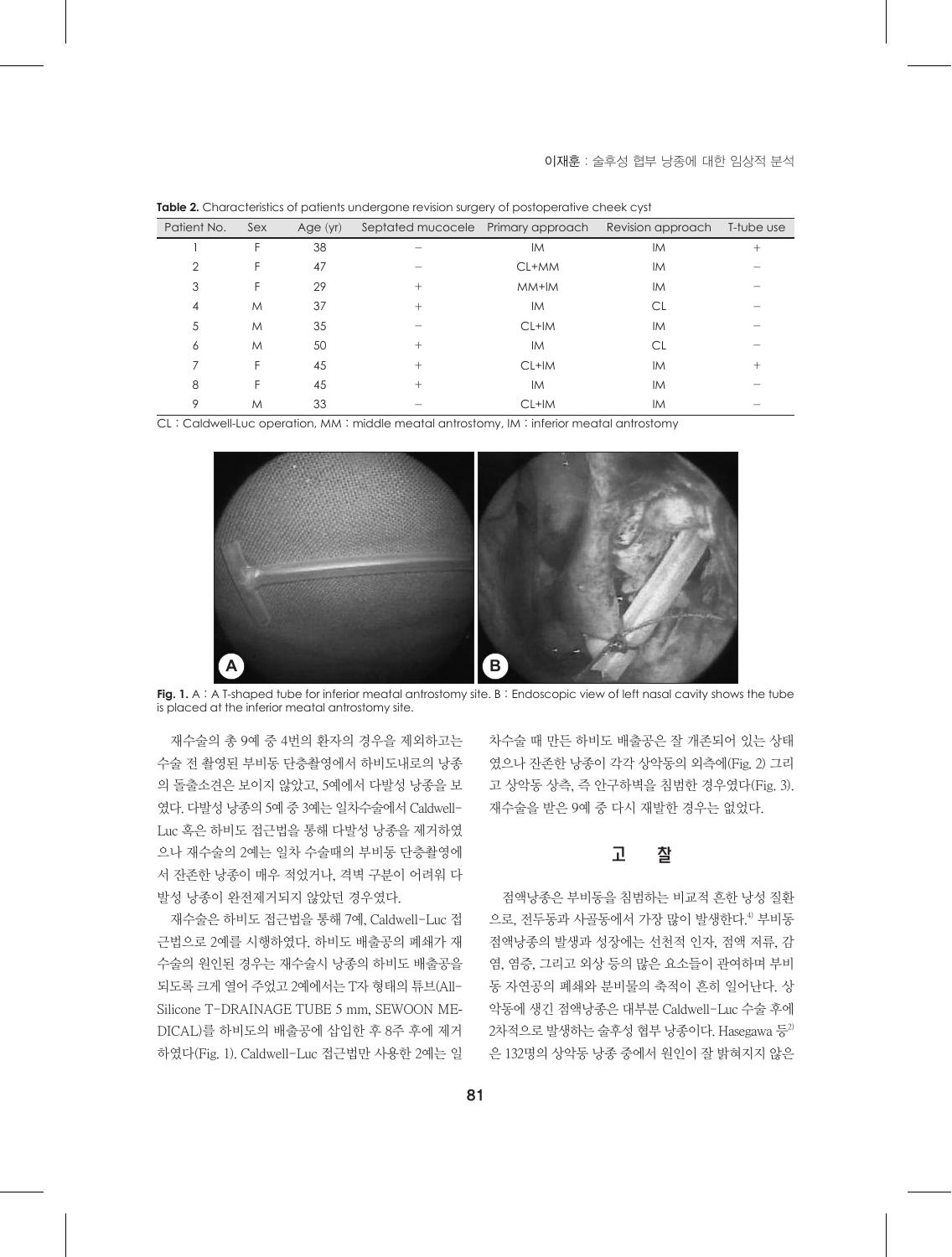

**Fig. 2.** A : Coronal CT scan shows two cystic masses. Of them, the larger one was removed at the first operation, but the smaller one (\*) was remained. B : Coronal CT scan 4 years later shows the size of the smaller one was increased, so the mass (†) was extended into the inferior portion of the right orbit.



**Fig. 3.** A : Coronal CT scan shows two septated cystic masses consist of the medial and lateral (\*) one. B : Of them, the medial one was removed at the first operation, but the lateral one (†) was remained.

1명을 제외한 나머지 131명을 Caldwell-Luc 수술 후에 발생한 것으로 보고하였다. Gadner 등<sup>3)</sup>에 따르면 술후 성 협부 낭종은 Caldwell-Luc 수술 후 본래의 상악동 배 출공으로 환기 및 배액이 되는 부분과 그렇지 못한 두 부 분으로 섬유성 격막에 의해 나뉘어져 환기 및 배액이 이 루어지지 않는 부분에서 점액이 축적되어 발생한다고 보 고하였다.

1990년대부터 내시경 부비동 수술이 보편화되면서 과 거 부비동 수술의 대명사였던 Caldwell-Luc 수술이 점차 감소하는 추세이다. 상악동내의 종양 등 부비동 내시경 수

술로 접근하기 어려운 경우에는 현재에도 Caldwell-Luc 수술이 유용하게 사용될 수 있다. 술후성 협부 낭종은 Caldwell-Luc 수술 후 대개 10~20년 이상 경과 뒤 발생하는 것으로 알려져 있으며 본 연구에서도 평균 24.3년 지난 후 발생하였다.

과거에는 술후성 협부 낭종의 치료로 Caldwell-Luc 접 근법을 많이 시행해 왔으나 요사이는 비내시경을 이용한 비침습적 술식 즉, 하비도내 배액공을 만드는 방법이 많 이 사용된다. 또한 하비도에 큰 배액공을 만들어 줌으로 써 낭종내 섬유성 격막의 존재 여부를 확인할 수 있고 다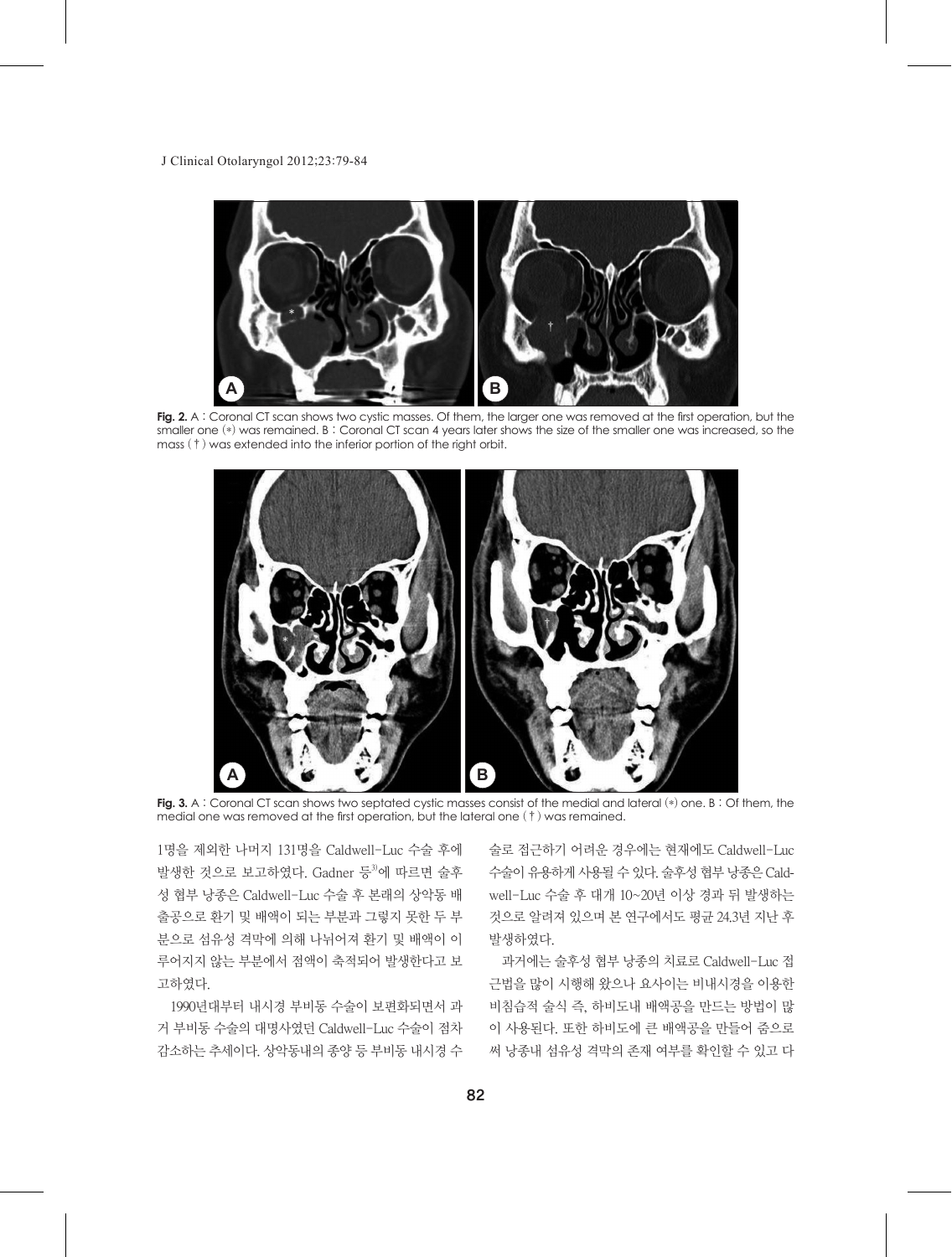양한 기구들을 이용한 수술이 가능하여 Caldwell-Luc 접 근법과 같은 침습적인 방법을 피할 수 있는 장점이 있다. 5) 그러나 다발성 낭종인 경우 낭종의 일부가 상악동내에 서 지나치게 외측에 존재하거나 상측에 존재하여 안구로 침범하는 경우 Caldwell-Luc 접근법과 함께 내시경을 이 용한 비강내로 접근을 병행하는 것이 바람직하다. 6)

Caldwell-Luc 수술 뒤 시간 경과 후 상악동 공간이 안 쪽으로 수축되면서 정상적인 상악동 공간보다 매우 적어 지고 중비도가 매우 좁아져 접근이 불가능한 경우가 많다. 본 연구에서도 하비도로만 접근했던 경우는 25예(55.6%) 였으며, 중비도로만 접근했던 경우는 3예(6.7%)였다.

본 연구에서 재수술율은 45예 중 9예(20%)로 재수술은 낭종이 재발한 경우와 낭종이 잔존해 있는 경우로 나눌 수 있다. 본 연구에서 재발한 경우는 재수술한 9예 중 6예로 하비도에 만들었던 배액공의 폐쇄가 원인이었다. 나머지 3예 중 2예(Table 2의 4, 6번 환자)는 다발성 낭종으로 일 차 술후성 협부 낭종 수술시 촬영된 부비동 단층 영상에 서 격벽의 구분을 정확히 확인할 수 없어 하비도 접근법 만 시행한 경우였고, 또 1예는 안구의 하벽에 매우 근접한 상악동 상측에 존재한 매우 적은 낭종이었다. Table 2의 6번 환자는 술후성 협부 낭종의 일차수술에서 다발성 낭 종 중 상악동 내측에 큰 낭종은 하비도 접근에 의해 제거 되었으나 상악동 외측의 낭종은 남아 있었으며, Table 2 의 4번 환자는 일차수술에서 큰 낭종은 제거되었으나 상 악동 상측에 남아 있던 작은 낭종이 커져 안구내로 침범 한 경우였다. 다발성 낭종 2예는 일차 술후성 협부 낭종 수 술에서 만들어 진 하비도 배출공을 통한 낭종의 제거가 불가능하여 전부 Caldwell-Luc 접근법을 사용하였다. 나 머지 1예(Table 2의 1번 환자)는 수술 후 거즈 제거 후 환 자가 병원에 내원하지 않았던 경우로 하비갑개와 하비도 외측과의 유착이 생겨 하비도의 배액공이 막힌 후 증상이 다시 생겨 재수술 한 경우였다.

재수술의 주된 원인인 하비도내 배액공의 폐쇄와 관 련된 요인으로 낭종의 하비도내의 돌출된 낭종의 구성 이 뼈로 이루어진 형태(bony type) 보다 점막으로 이루어 진 형태(membranous type)가 개존될 확률이 많고, 뼈로 이루어진 형태인 경우는 뼈의 두께가 두꺼울수록 폐쇄될 확률이 높다고 알려져 있으나 정확하게 밝혀져 있지는 않 다. 7) 본 연구에서 하비도 배액공이 재폐쇄 경우는 부비동

단층 촬영에서 하비도내로 낭종의 돌출을 볼 수 없는 전 부 뼈로 이루어진 형태였다. 저자는 낭종의 내벽이 뼈로 구성되어 있어 폐쇄될 확률이 높았던 것으로 추측할 수 있 었다. 술후성 협부 낭종의 경우 부비동 단층촬영에서 하 비도내로 낭종의 돌출을 볼 수 없는 경우 비내시경 접근 에 의한 하비도 배액공만을 만든 경우 배액공의 크기 감 소 및 폐쇄에 대한 가능성에 대한 설명 및 그에 대한 재수 술의 가능성에 대해 설명이 필요할 수 있다. 낭종에 대한 수술 당시 배출공의 크기와 시간 경과 후 배액공의 크기 의 유지와는 상관관계가 있지는 않다고 보고되었다. 8)

현재까지 하비도에 만들어진 배액공의 크기 감소 및 폐 쇄를 방지하기 위해 다양한 시도들이 진행되어 왔다. 이 중 하나는 Mitomycin-C(MMC)을 국소적으로 하비도 배 출액에 도포하는 방법이다. 안과적 수술에서 MMC에 대 한 긍적적인 효과들이 있었다는 연구들이 보고되어 왔으 며 비과적 영역에서 부비동 내시경 수술 후, 두경부 영역 에서 후두수술 후 유착 및 흉터 형성이 감소되었다는 보 고가 있으나 아직 효과에 대해 논란중이다.<sup>9-11)</sup> 또 다른 방 법으로 실리콘 튜브 혹은 스텐트를 이용하여 배액공의 크 기 감소 및 폐쇄를 막는 방법들이 시도되었으나 확실한 근 거가 되지는 못했다. 7,12)

본 연구에서는 재수술을 한 2예의 경우(Table 2의 1, 7 번 환자) T자 형태의 튜브를 하비도의 배출공에 삽입한 후 8주 후에 제거하였다. T자 형태에서 지붕에 해당되는 일자 부분은 하비도 배액공을 통해 상악동내로 위치하게 하고 지붕을 지지하는 기둥부분에 해당되는 I부분은 하비 갑개에 고정하였다(Fig. 1). 이 튜브는 매우 부드러운 재 질로 되어 있어 큰 통증 없이 제거할 수 있었고, 하비도 배 액공이 추적기간동안 잘 개존되어 있었다.

# 결 론

본 연구를 통해 술후성 협부 낭종에 대한 재수술의 분 석을 통해 두가지 사항에 대해 생각할 수 있었다. 첫째, 다 발성 낭종에 대한 가능성을 염두하고 세심하게 부비동 단 층촬영영상에 대한 관심을 가져야 할 것으로 생각된다. 둘 째, 술후성 협부 낭종의 하비도내에서 돌출형태를 확인한 후 하비도내로 충분히 돌출된 낭종은 하비도 접근으로 해 결이 되면 수술 후 배액공의 유지가 잘 될 가능성이 많으